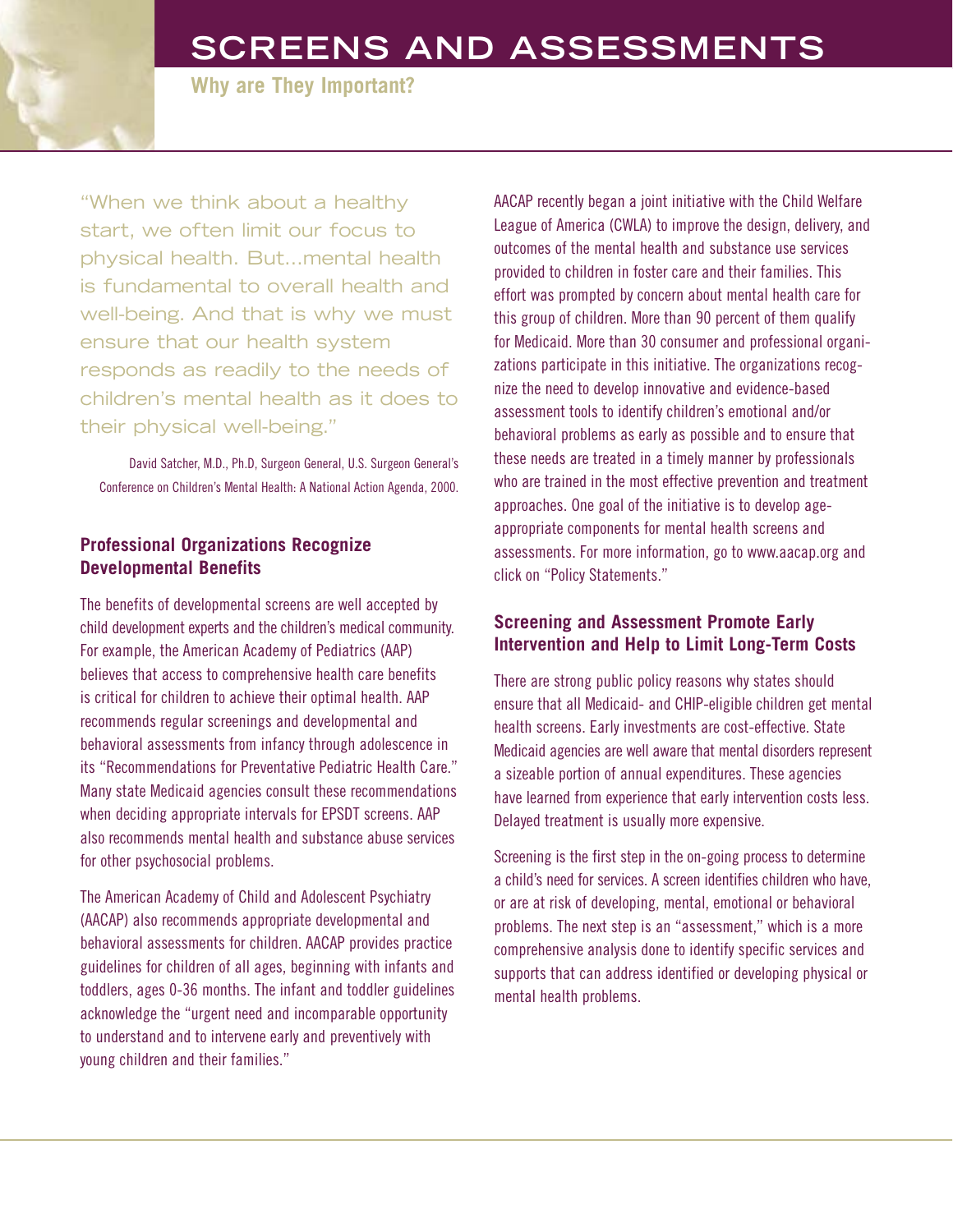There is currently no agreement about a single most effective instrument to use for children's mental health screenings or assessments. As a result, state Medicaid agencies may use a variety of instruments or may recommend specific ones. This presents an important opportunity for a collaborative effort among representatives from the Medicaid agency, appropriate state professional organizations (e.g. pediatricians, child psychiatrists, clinical psychologists, clinical social workers, etc.), and family organizations to recommend one or more screening instruments for different ages of children. These same groups could use their existing relationships to maximize outreach about, and access to, mental health screens and assessments for the greatest number of eligible children.

# **Majority of States Don't Yet Offer Specialized Mental Health Screens**

The Bazelon Center for Mental Health Law in 2000-2001 contacted states to learn how they screen for mental health and substance abuse issues through the Early and Periodic Screening, Diagnosis, and Treatment (EPSDT) benefit under Medicaid. The survey examined different options states might consider for mental health screenings, such as:

- Including specialized mental health questions that are distinct from the comprehensive EPSDT screens used to identify physical health problems; or
- Incorporating mental health questions or prompts as part of a comprehensive EPSDT screening tool.

The Bazelon Center survey findings indicate considerable variance in how states screen for children's emotional, behavioral, and mental health problems. The Bazelon Center concluded that "very few [states] have policies in place that are likely to result in accurate identification of children with behavioral health disorders." It found that:

- 28 states recommend screening tools that reference mental health in some way through either a specialized screen or something in their comprehensive EPSDT screen.
- The remaining 23 states—nearly half—have not addressed behavioral health concerns at all in their comprehensive EPSDT screens. They use no specialized screens or any mental health questions or prompts in their EPSDT screens, even though such tools have been found to help increase the identification of mental health and substance abuse problems.

Furthermore, when there is attention to mental health, most states only recommend—rather than require—that primary care providers use specific tools. States have largely created their own mental health screening tools, perhaps suggesting the need for professional associations with appropriate expertise to help develop one or more models to use across the country. The Bazelon Center recommends that federal agencies help states design one or more model screening instruments. For the full results of the Center's survey, see the article from Psychiatric Services included in the Bazelon Center entry in the Action Strategies and Resources Guide.

# **Initial Screens and Comprehensive Health Assessments are Critical for Children**

The Georgetown University Center for Child and Human Development recently completed a three-year study to identify and describe promising approaches to meet the health care needs of children in the foster care system. The study addressed special concerns about the higher rate of physical and mental health problems among children in state protective custody and difficulties these children have receiving adequate care. The comprehensive study included telephone interviews with 73 sites and visits to nine sites.